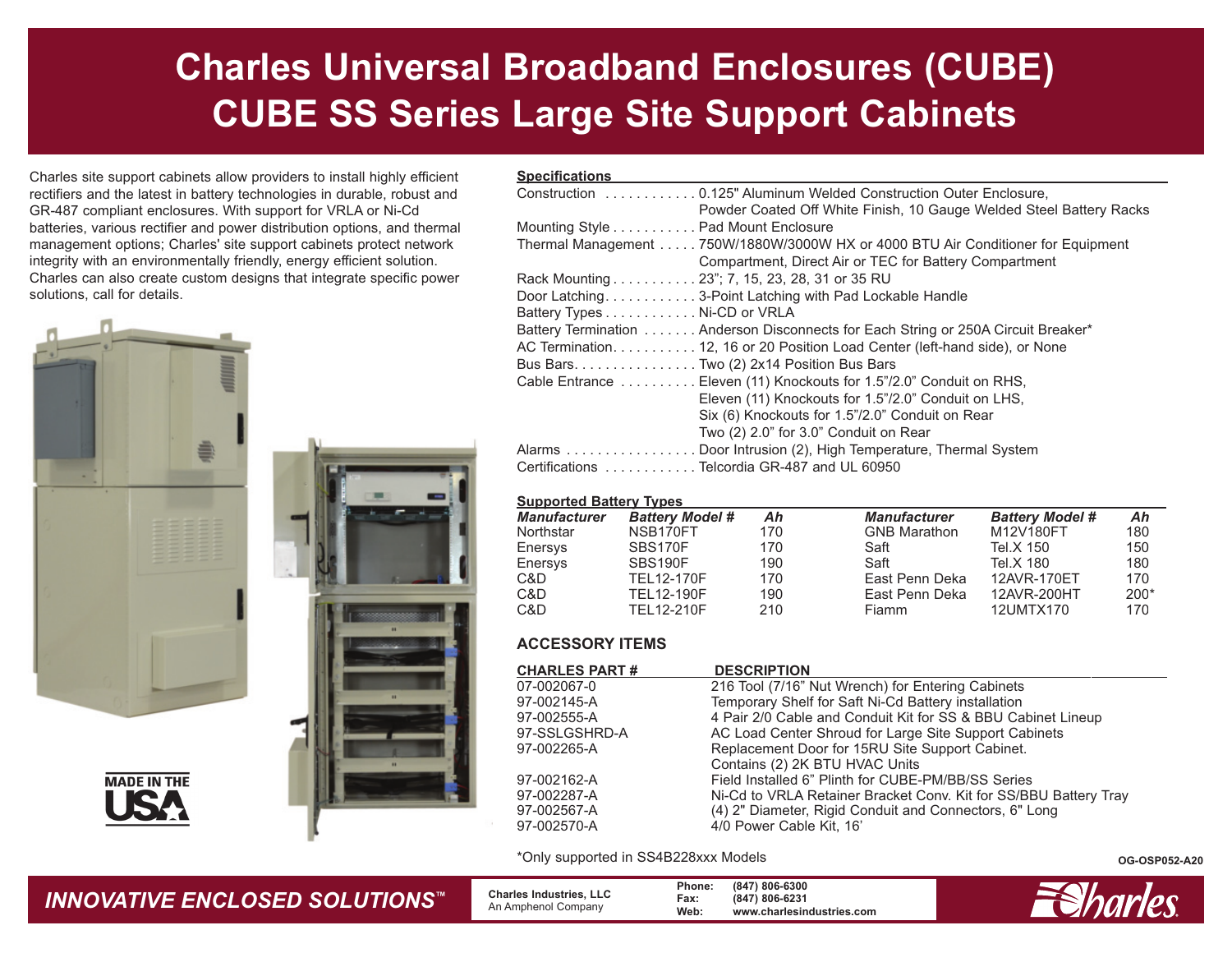| <b>PART NUMBER</b>     | <b>STANDARD</b><br><b>MOUNTING</b> | <b>OVERALL</b><br><b>DIM.</b> (in.) | <b>RU</b>      | <b>LOAD CENTER</b>               | <b>THERMAL (POWER)</b>        | <b>THERMAL</b><br>(BATTERY) |                               | <b>WEIGHT</b><br>EMPTY (lbs.) | <b>WEIGHT</b><br>w/Ni-Cd BTY |
|------------------------|------------------------------------|-------------------------------------|----------------|----------------------------------|-------------------------------|-----------------------------|-------------------------------|-------------------------------|------------------------------|
| <b>CUBE-SS4B223IC1</b> | Pad Mount                          | 74x32x32                            | 23             | 16 Position                      | 1880W, 48VDC HX<br><b>DAC</b> |                             | 2 Strings Saft Tel.X 180, 48V | 600                           | 1314                         |
| CUBE-SS4B223KJ2        | Pad Mount                          | 74x32x32                            | 23             | 20 Position                      | 48VDC 4K BTU AC               | <b>DAC</b>                  | 2 Strings Saft Tel.X 180, 48V | 650                           | 1364                         |
| CUBE-SS4B223MC2        | Pad Mount                          | 74x32x32                            | 23             | 16 Position                      | 1880W, 48VDC HX               | <b>DAC</b>                  | 2 Strings Saft Tel.X 180, 48V | 600                           | 1314                         |
| CUBE-SS4B223MC3        | Pad Mount                          | 74x32x32                            | 23             | 12 Position                      | 1880W, 48VDC HX               | <b>DAC</b>                  | 2 Strings Saft Tel.X 180, 48V | 600                           | 1314                         |
| CUBE-SS4B223MN3        | Pad Mount                          | 74x32x32                            | 23             |                                  | 1880W, 48VDC HX               | <b>DAC</b>                  | 2 Strings Saft Tel.X 180, 48V | 600                           | 1314                         |
| CUBE-SS4B223MN4        | Pad Mount                          | 74x32x32                            | 23             |                                  | 1880W, 48VDC HX               | <b>DAC</b>                  | 2 Strings Saft Tel.X 180, 48V | 620                           | 1334                         |
| CUBE-SS4B223XC3        | Pad Mount                          | 74x32x32                            | 23             | 16 Position                      | 1880W, 48VDC HX               | (2) 200W TEC                | 2 Strings VRLA, 48V           | 650                           | 1364                         |
| CUBE-SS4B223XN2        | Pad Mount                          | 74x32x32                            | 23             |                                  | 1880W, 48VDC HX               | (2) 200W TEC                | 2 Strings VRLA, 48V           | 640                           | 1354                         |
| CUBE-SS4B228LN1        | Pad Mount                          | 84x32x32                            | 35             |                                  | 10K BTU DC HVAC               | (2) 200W TEC                | 2 Strings Saft Tel.X 180, 48V | 685                           | 1585                         |
| CUBE-SS4B228LX1        | Pad Mount                          | 84x32x32                            | 35             |                                  | 10K BTU DC HVAC               | (2) 200W TEC                | 2 Strings 200AH VRLA, 48V     | 715                           | 1915                         |
| CUBE-SS4B228PN1        | Pad Mount                          | 84x32x32                            | 35             | $\overbrace{\phantom{123331}}$   | 3800W, 48VDC TS               | (2) 200W TEC                | 2 Strings Saft Tel.X 180, 48V | 670                           | 1570                         |
| CUBE-SS4B228PX1        | Pad Mount                          | 84x32x32                            | 35             |                                  | 3800W. 48VDC TS               | (2) 200W TEC                | 2 Strings 200AH VRLA, 48V     | 700                           | 1900                         |
| CUBE-SS4B231KJ2        | Pad Mount                          | 90x32x32                            | 31             | 20 Position                      | 48VDC 4K BTU AC               | <b>DAC</b>                  | 2 Strings Saft Tel.X 180, 48V | 750                           | 1414                         |
| CUBE-SS4B231KN1        | Pad Mount                          | 90x32x32                            | 31             |                                  | 48VDC 4K BTU AC               | <b>DAC</b>                  | 2 Strings Saft Tel.X 180, 48V | 700                           | 1364                         |
| CUBE-SS4B231LN1        | Pad Mount                          | 90x32x32                            | 31             |                                  | (2) 10K BTU DC HVAC           | <b>DAC</b>                  | 2 Strings Saft Tel.X 180, 48V | 810                           | 1524                         |
| CUBE-SS4B231LX2        | Pad Mount                          | 90x32x32                            | 31             |                                  | (2) 10K BTU DC HVAC           | <b>DAC</b>                  | 2 Strings Saft Tel.X 180, 48V | 747                           | 1411                         |
| CUBE-SS4B231NX1        | Pad Mount                          | 90x32x32                            | 31             |                                  | None                          | (2) 200W TEC                | 2 Strings VRLA, 48V           | 707                           | 1919                         |
| CUBE-SS4B231PN2        | Pad Mount                          | 90x32x32                            | 31             |                                  | 3800W. 48VDC TS               | <b>DAC</b>                  | 2 Strings Saft Tel.X 180, 48V | 732                           | 1396                         |
| CUBE-SS4B231PX2        | Pad Mount                          | 90x32x32                            | 31             |                                  | 3800W, 48VDC TS               | (2) 200W TEC                | 2 Strings VRLA, 48V           | 782                           | 1982                         |
| CUBE-SS4B231VX1        | Pad Mount                          | 90x32x32                            | 31             |                                  | (2) 10K BTU DC HVAC           | (2) 200W TEC                | 2 Strings VRLA, 48V           | 800                           | 2000                         |
| CUBE-SS4C215DB1        | Pad Mount                          | 74x32x32                            | 15             | 12 Position                      | 750W, 48VDC HX                | <b>DAC</b>                  | 3 Strings Saft Tel.X 180, 48V | 700                           | 1771                         |
| CUBE-SS4C215DB3        | Pad Mount                          | 74x32x32                            | 15             | 12 Position                      | 750W. 48VDC HX                | <b>DAC</b>                  | 3 Strings Saft Tel.X 180, 48V | 740                           | 1811                         |
| CUBE-SS4C215DN3        | Pad Mount                          | 74x32x32                            | 15             |                                  | 750W, 48VDC HX                | <b>DAC</b>                  | 3 Strings Saft Tel.X 180, 48V | 730                           | 1801                         |
| CUBE-SS4C215DN4        | Pad Mount                          | 74x32x32                            | 15             |                                  | (2) 750W, 48VDC HX            | <b>DAC</b>                  | 3 Strings Saft Tel.X 180, 48V | 775                           | 1846                         |
| CUBE-SS4C215DN5        | Pad Mount                          | 74x32x32                            | 15             |                                  | (2) 750W, 48VDC HX            | <b>DAC</b>                  | 3 Strings Saft Tel.X 180, 48V | 775                           | 1846                         |
| CUBE-SS4C215XC1        | Pad Mount                          | 74x32x32                            | 15             |                                  | 750W, 48VDC HX                | (2) 200W TEC                | 3 Strings VRLA, 48V           | 740                           | 1811                         |
| CUBE-SS4C215XC2        | Pad Mount                          | 74x32x32                            | 15             | 12 Position                      | 750W, 48VDC HX                | (2) 200W TEC                | 3 Strings VRLA, 48V           | 740                           | 1811                         |
| CUBE-SS4C215XN1        | Pad Mount                          | 74x32x32                            | 15             | $\overline{\phantom{0}}$         | 750W, 48VDC HX                | (2) 200W TEC                | 3 Strings VRLA, 48V           | 740                           | 1811                         |
| CUBE-SS4C215XN2        | Pad Mount                          | 74x32x32                            | 15             |                                  | (2) 750W, 48VDC HX            | (2) 200W TEC                | 3 Strings VRLA, 48V           | 800                           | 1871                         |
| CUBE-SS4C218DB2        | Pad Mount                          | 74x34x38                            | 18             | 8 Position                       | 750W. 48VDC HX                | DAC                         | 3 Strings Saft Tel.X 180, 48V | 855                           | 1926                         |
| CUBE-SS4C218DR2        | Pad Mount                          | 74x34x38                            | 18             | 8 Position                       | 750W, 48VDC HX                | <b>DAC</b>                  | 3 Strings Saft Tel.X 180, 48V | 855                           | 1926                         |
| CUBE-SS4C218KN1        | Pad Mount                          | 74x34x38                            | 18             |                                  | 48VDC 4K BTU AC               | <b>DAC</b>                  | 3 Strings Saft Tel.X 180, 48V | 855                           | 1926                         |
| CUBE-SS4D207DB1        | Pad Mount                          | 74x32x32                            | $\overline{7}$ | 12 Position                      | 750W. 48VDC HX                | <b>DAC</b>                  | 4 Strings Saft Tel.X 180, 48V | 740                           | 1971                         |
| CUBE-SS4D207DN2        | Pad Mount                          | 74x32x32                            | $\overline{7}$ | $\overbrace{\phantom{12322111}}$ | 750W, 48VDC HX                | <b>DAC</b>                  | 4 Strings Saft Tel.X 180, 48V | 730                           | 1801                         |
| CUBE-SS4D207XN2        | Pad Mount                          | 74x32x32                            | $\overline{7}$ | $\overline{\phantom{0}}$         | 750W, 48VDC HX                | (3) 200W TEC                | 4 Strings VRLA, 48V           | 880                           | 2111                         |
| CUBE-SS4D215DN2        | Pad Mount                          | 90x32x32                            | 15             |                                  | 750W, 48VDC HX                | <b>DAC</b>                  | 4 Strings Saft Tel.X 180, 48V | 750                           | 1821                         |
| CUBE-SS4D215XN2        | Pad Mount                          | 90x32x32                            | 15             | $\overbrace{\phantom{123331}}$   | 750W, 48VDC HX                | (2) 200W TEC                | 4 Strings VRLA, 48V           | 900                           | 2131                         |

**OG-OSP052-K16**

### *INNOVATIVE ENCLOSED SOLUTIONS ™*

 **Charles Industries, LLC** An Amphenol Company

**Phone: (847) 806-6300 Fax: (847) 806-6231 Web: www.charlesindustries.com**

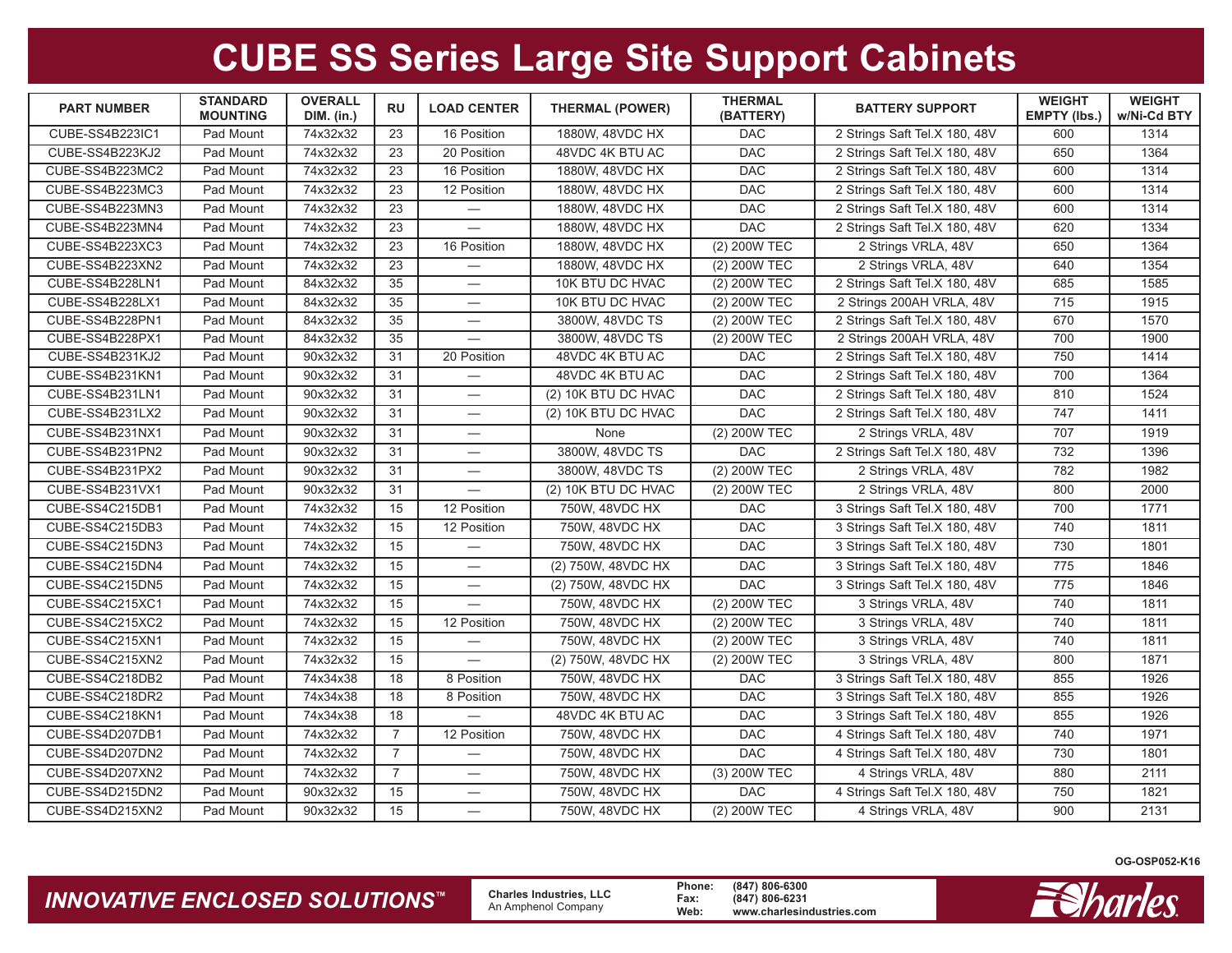### **Integrated Power Configuration Detail**

|                       |                                                                                                                                                                                           |                 | <b>DC DISTRIBUTION</b>          |                                            |                                                      |                                |                            | <b>AC INPUT WIRING</b> |                        |                                                                   |                            |  |  |
|-----------------------|-------------------------------------------------------------------------------------------------------------------------------------------------------------------------------------------|-----------------|---------------------------------|--------------------------------------------|------------------------------------------------------|--------------------------------|----------------------------|------------------------|------------------------|-------------------------------------------------------------------|----------------------------|--|--|
| <b>Charles Part #</b> | <b>Integrated Power System</b>                                                                                                                                                            | Rectifier Slots | <b>Rectifiers in</b><br>Config. | <b>Circuit Breaker</b><br><b>Positions</b> | <b>DC Breakers in</b><br>Config.                     | <b>GMT</b><br><b>Positions</b> | <b>AC Input</b><br>Voltage | <b>Load Center</b>     | Main<br><b>Breaker</b> | <b>AC Load Breakers</b>                                           | # Open<br><b>Positions</b> |  |  |
| SS4B223IC1            | None                                                                                                                                                                                      | None            | None                            | None                                       | None                                                 | None                           | 220                        | 16 Pos.                | 125A 2P                | (1) 15A for GFCI<br>(1) 2P 30A Surge                              | 13                         |  |  |
| SS4B223KJ2            | GE Infinity S, 48/24V, 600A<br>NES4824-23-AC5H-PS8-DC1E                                                                                                                                   | 8               | None                            | 26                                         | $(1)$ 5A DAC<br>(1) 15A for AC                       | None                           | 220                        | 20 Pos.                | 200A 2P                | (1) 15A for GFCI (8) 20A<br>2P for Rectifiers<br>(1) 2P 30A Surge | $\mathbf{1}$               |  |  |
| SS4B223MC2            | GE Infinity S, 48/24V, 400A<br>NES4824-23-AC1-PS8-DC1E                                                                                                                                    | 8               | None                            | 26                                         | $(1)$ 10A for HX<br>$(1)$ 3A DAC<br>(1) 30A Surge    | None                           | 220                        | 16 Pos.                | 125A 2P                | (1) 15A for GFCI (4) 40A<br>2P for Rectifiers<br>(1) 30A 2P Surge | 5                          |  |  |
| SS4B223MC3            | GE Infinity S, 48/24V, 400A<br>NES4824-23-AC1-PS8-DC2E                                                                                                                                    | 8               | None                            | 52                                         | $(1)$ 10A for HX<br>$(1)$ 3A DAC<br>$(1)$ 30A Surge  | None                           | 220                        | 12 Pos.                | 125A 2P                | (1) 15A for GFCI (4) 40A<br>2P for Rectifiers<br>(1) 30A 2P Surge | $\mathbf{1}$               |  |  |
| SS4B223MN3            | GE Infinity S, 48/24V, 600A<br>NES4824-23-AC5H-PS8-DC1E                                                                                                                                   | 8               | None                            | 26                                         | $(1)$ 10A for HX<br>$(1)$ 3A DAC                     | None                           | 220                        | None                   | None                   | None                                                              | None                       |  |  |
| SS4B223MN4            | GE Infinity S, 48/24V, 600A<br>NES4824-23-AC5H-PS8-DC2E                                                                                                                                   | 16              | None                            | 26                                         | $(1)$ 10A for HX<br>$(1)$ 3A DAC                     | None                           | 220                        | None                   | None                   | None                                                              | None                       |  |  |
| SS4B223XC3            | GE Infinity S, 48/24V, 800A<br>NES4824-23-AC1-PS16-DC2E                                                                                                                                   | 16              | None                            | 26                                         | $(1)$ 10A HX<br>$(1)$ 20A TEC                        | None                           | 220                        | 16 Pos.                | 125A 2P                | (1) 15A for GFCI (6) 40A<br>2P for Rectifiers<br>(1) 30A 2P Surge | $\mathbf{1}$               |  |  |
| SS4B223XN2            | GE Infinity S, 48/24V, 600A<br>NES4824-23-AC5H-PS8-DC1E                                                                                                                                   | 8               | None                            | 26                                         | $(1)$ 3 A Lights<br>$(1)$ 10A HX<br>$(1)$ 20A TEC    | None                           | None                       | None                   | None                   | None                                                              | None                       |  |  |
| SS4B228LN1            | None                                                                                                                                                                                      | None            | None                            | None                                       | None                                                 | None                           | None                       | None                   | None                   | None                                                              | None                       |  |  |
| SS4B228LX1            | None                                                                                                                                                                                      | None            | None                            | None                                       | None                                                 | None                           | None                       | None                   | None                   | None                                                              | None                       |  |  |
| SS4B228PN1            | None                                                                                                                                                                                      | None            | None                            | None                                       | None                                                 | None                           | None                       | None                   | None                   | None                                                              | None                       |  |  |
| SS4B228PX1            | None                                                                                                                                                                                      | None            | None                            | None                                       | None                                                 | None                           | None                       | None                   | None                   | None                                                              | None                       |  |  |
| SS4B231KJ2            | GE Infinity S, 48/24V, 600A<br>NES4824-23-AC5H-PS8-DC1E                                                                                                                                   | 8               | None                            | 26                                         | $(1)$ 5A DAC<br>$(1)$ 15A for AC                     | None                           | 220                        | 20 Pos.                | 200A 2P                | (1) 15A for GFCI (8) 20A<br>2P for Rectifiers<br>(1) 2P 30A Surge | $\overline{1}$             |  |  |
| SS4B231KN1            | None                                                                                                                                                                                      | None            | None                            | None                                       | None                                                 | None                           | None                       | None                   | None                   | None                                                              | None                       |  |  |
| SS4B231LN1            | None                                                                                                                                                                                      | None            | None                            | None                                       | None                                                 | None                           | None                       | None                   | None                   | None                                                              | None                       |  |  |
| SS4B231LX2            | GE Infinity S, 48/24V, 600A<br>NES4824-23-AC5H-PS8-DC1E                                                                                                                                   | 8               | None                            | 26                                         | $(1)$ 3A Lights<br>$(1)$ 30A for AC<br>$(1)$ 20A TEC | None                           | 220                        | None                   | None                   | None                                                              | None                       |  |  |
| SS4B231NX1            | None                                                                                                                                                                                      | None            | None                            | None                                       | None                                                 | None                           | 220                        | None                   | None                   | None                                                              | None                       |  |  |
| SS4B231PN2            | GE Infinity S, 48/24V, 600A<br>NES4824-23-AC5H-PS8-DC1E                                                                                                                                   | 8               | None                            | 26                                         | (1) 3A Lights<br>$(1)$ 10A for TS<br>$(1)$ 3A DAC    | None                           | 220                        | None                   | None                   | None                                                              | None                       |  |  |
| SS4B231PX2            | GE Infinity S, 48/24V, 600A<br>NES4824-23-AC5H-PS8-DC1E                                                                                                                                   | 8               | None                            | 26                                         | (1) 3A Lights<br>$(1)$ 10A for TS<br>$(1)$ 20A TEC   | None                           | 220                        | None                   | None                   | None                                                              | None                       |  |  |
| SS4B231VX1            | None                                                                                                                                                                                      | None            | None                            | None                                       | None                                                 | None                           | $\overline{220}$           | None                   | None                   | None                                                              | None                       |  |  |
|                       | Phone:<br>(847) 806-6300<br><b>Charles Industries, LLC</b><br><b>INNOVATIVE ENCLOSED SOLUTIONS™</b><br>(847) 806-6231<br>Fax:<br>An Amphenol Company<br>Web:<br>www.charlesindustries.com |                 |                                 |                                            |                                                      |                                |                            |                        |                        |                                                                   |                            |  |  |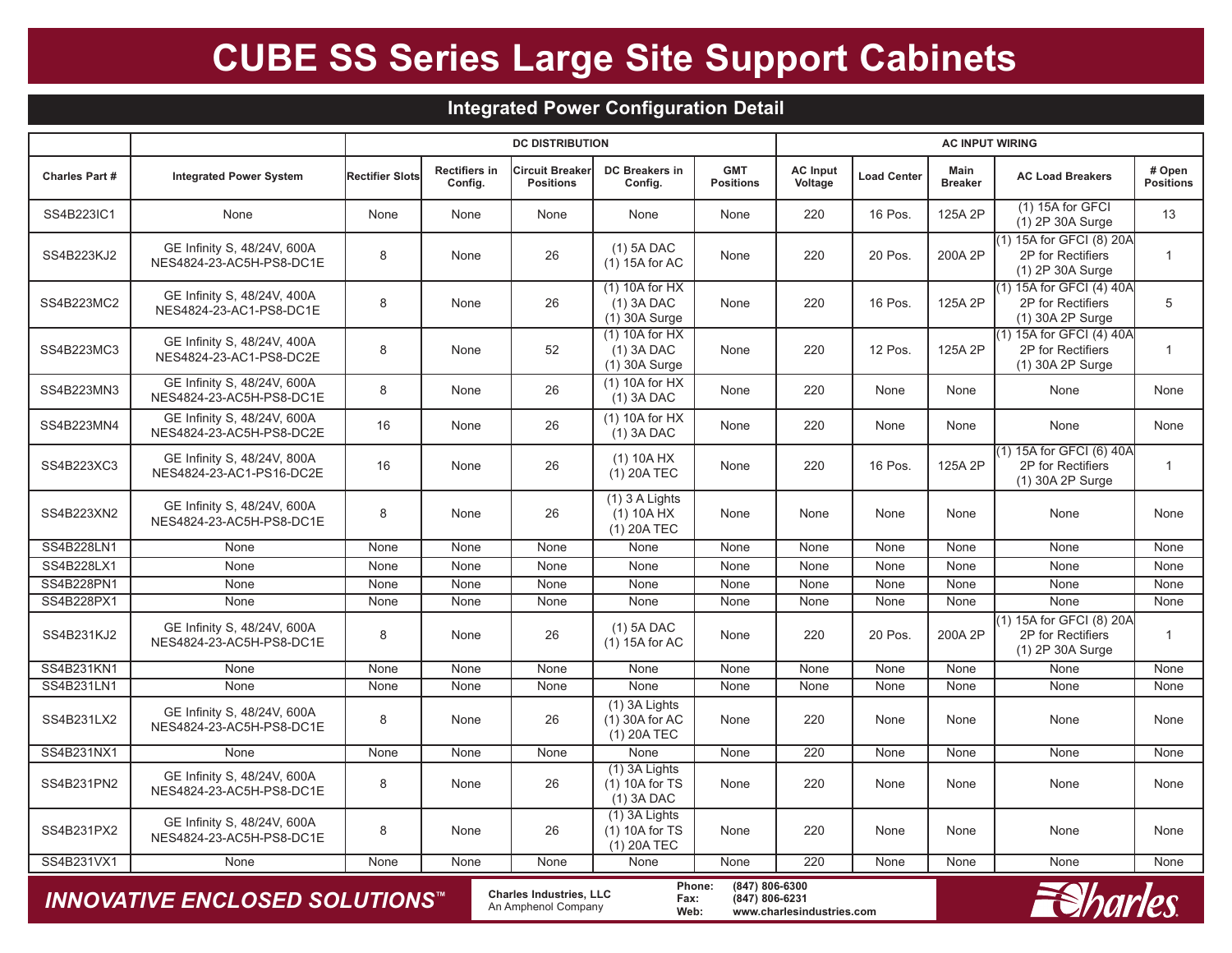| Integrated Power Configuration Detail |                                                         |                                  |                                 |                                               |                                                        |                                |                            |            |                                 |                                                                                    |                            |  |
|---------------------------------------|---------------------------------------------------------|----------------------------------|---------------------------------|-----------------------------------------------|--------------------------------------------------------|--------------------------------|----------------------------|------------|---------------------------------|------------------------------------------------------------------------------------|----------------------------|--|
|                                       |                                                         | <b>DC DISTRIBUTION</b>           |                                 |                                               |                                                        |                                | <b>AC INPUT WIRING</b>     |            |                                 |                                                                                    |                            |  |
| <b>Charles Part #</b>                 | <b>Integrated Power System</b>                          | <b>Rectifier</b><br><b>Slots</b> | <b>Rectifiers in</b><br>Config. | Circuit<br><b>Breaker</b><br><b>Positions</b> | <b>DC Breakers in</b><br>Config.                       | <b>GMT</b><br><b>Positions</b> | <b>AC Input</b><br>Voltage |            | <b>Load Center Main Breaker</b> | <b>AC Load Breakers</b>                                                            | # Open<br><b>Positions</b> |  |
| SS4C215DB1                            | None                                                    | None                             | None                            | None                                          | None                                                   | None                           | 220                        | 12 Pos.    | 125A 2P                         | $(1)$ 15A - GFCI                                                                   | 11                         |  |
| SS4C215DB3                            | GE Infinity S, 48/24V, 400A<br>NES4824-23-AC1-PS8-DC1E  | 8                                | $(4)$ 50A, 48V                  | 26                                            | $(1)$ 3A DAC<br>$(1)$ 5A for HX<br>(2) 10A (12) 30A    | None                           | 220                        | 12 Pos.    | 125A 2P                         | (1) 15A for GFCI (4)<br>40A 2P for Rectifiers<br>(1) 2P 30A Surge                  | $\overline{1}$             |  |
| SS4C215DN3                            | GE Infinity S, 48/24V, 600A<br>NES4824-23-AC5H-PS8-DC1E | 8                                | None                            | 26                                            | $(1)$ 3A DAC<br>$(1)$ 5A for HX                        | None                           | 220                        | None       | None                            | None                                                                               | None                       |  |
| SS4C215DN4                            | GE Infinity S, 48/24V, 800A<br>NES4824-23-AC5-PS16-DC2E | 16                               | None                            | 52                                            | $(2)$ 5A for HX<br>(1) 3A for DAC                      | None                           | 220                        | None       | None                            | None                                                                               | None                       |  |
| SS4C215DN5                            | Emerson Netsure 502<br>(ZZ061) 582136800                | 8                                | None                            | 52                                            | $(1)$ 3A Lights<br>$(1)$ 5A for HX<br>$(1)$ 3A for DAC | None                           | 220                        | None       | None                            | None                                                                               | None                       |  |
| SS4C218DR2                            | GE Infinity S, 48V, 300A<br>NES48-19-AC5-PS6-DC1E       | 6                                | None                            | 20                                            | $(1)$ 5A for HX<br>(12) 25A<br>$(1)$ 250A              | 6 Positions                    | 220                        | 8 Position | 100A 2P                         | (6) 20A Tandem for<br><b>Rectifiers</b><br>(1) 15A for GFCI<br>(1) 15A for Surge   | None                       |  |
| SS4C215XC1                            | GE Infinity S, 48/24V, 600A<br>NES4824-23-AC5H-PS8-DC2E | 8                                | None                            | 52                                            | $(1)$ 5A for HX<br>$(1)$ 20A for TEC                   | None                           | 220                        | None       | None                            | None                                                                               | None                       |  |
| SS4C215XC2                            | GE Infinity S, 48/24V, 600A<br>NES4824-23-AC5H-PS8-DC1E | 8                                | None                            | 26                                            | $(1)$ 5A for HX<br>$(1)$ 20A TEC<br>(2) 10A (2) 30A    | None                           | 220                        | 16 Pos.    | 200A 2P                         | (1) 15A for GFCI (8)<br>40A 2P for Rectifiers<br>(1) 2P 30 A Surge                 | $\overline{1}$             |  |
| SS4C215XN1                            | None                                                    | None                             | <b>None</b>                     | None                                          | None                                                   | None                           | 220                        | None       | None                            | None                                                                               | None                       |  |
| SS4C215XN2                            | GE Infinity S, 48/24V, 800A<br>NES4824-23-AC5-PS16-DC2E | 16                               | None                            | 52                                            | $(2)$ 5A for HX<br>(1) 20A for TEC                     | None                           | 220                        | None       | None                            | None                                                                               | None                       |  |
| SS4C218DB2                            | GE Infinity S, 48V, 300A<br>NES48-19-AC5-PS6-DC1E       | 6                                | None                            | 20                                            | $(1)$ 5A for HX<br>(12) 25A<br>$(1)$ 250A              | 6 Positions                    | 220                        | 8 Position | 100A 2P                         | (6) 20A Tandem for<br><b>Rectifiers</b><br>$(1)$ 15A for GFCI<br>(1) 15A for Surge | None                       |  |
| SS4C218KN1                            | None                                                    | None                             | None                            | None                                          | None                                                   | None                           | 220                        | None       | None                            | None                                                                               | None                       |  |
| SS4D207DB1                            | None                                                    | None                             | None                            | None                                          | None                                                   | None                           | None                       | 12 Pos.    | 125A 2P                         | $(1)$ 15A - GFCI<br>(1) 2P 30A Surge                                               | 9                          |  |
| SS4D207DN2                            | GE Infinity S, 48/24V, 600A<br>NES4824-23-AC5H-PS8-DC1E | 8                                | None                            | 26                                            | $(1)$ 3A DAC<br>$(1)$ 5A for HX                        | None                           | 220                        | None       | None                            | None                                                                               | None                       |  |
| SS4D207XN2                            | GE Infinity S, 48/24V, 600A<br>NES4824-23-AC5H-PS8-DC1E | 8                                | None                            | 26                                            | $(1)$ 5A for HX<br>$(1)$ 20A for TEC                   | None                           | 220                        | None       | None                            | None                                                                               | None                       |  |
| SS4D215DN2                            | GE Infinity S, 48/24V, 600A<br>NES4824-23-AC5H-PS8-DC2E | 8                                | None                            | 52                                            | $(1)$ 3A DAC<br>$(1)$ 5A for HX                        | None                           | 220                        | None       | None                            | None                                                                               | None                       |  |
| SS4D215XN2                            | GE Infinity S, 48/24V, 600A<br>NES4824-23-AC5H-PS8-DC2E | 8                                | None                            | 52                                            | $(1)$ 5A for HX<br>$(1)$ 20A for TEC                   | None                           | 220                        | None       | None                            | None                                                                               | None                       |  |

### *INNOVATIVE ENCLOSED SOLUTIONS ™*

 **Charles Industries, LLC** An Amphenol Company

**Phone: (847) 806-6300 Fax: (847) 806-6231 Web: www.charlesindustries.com**

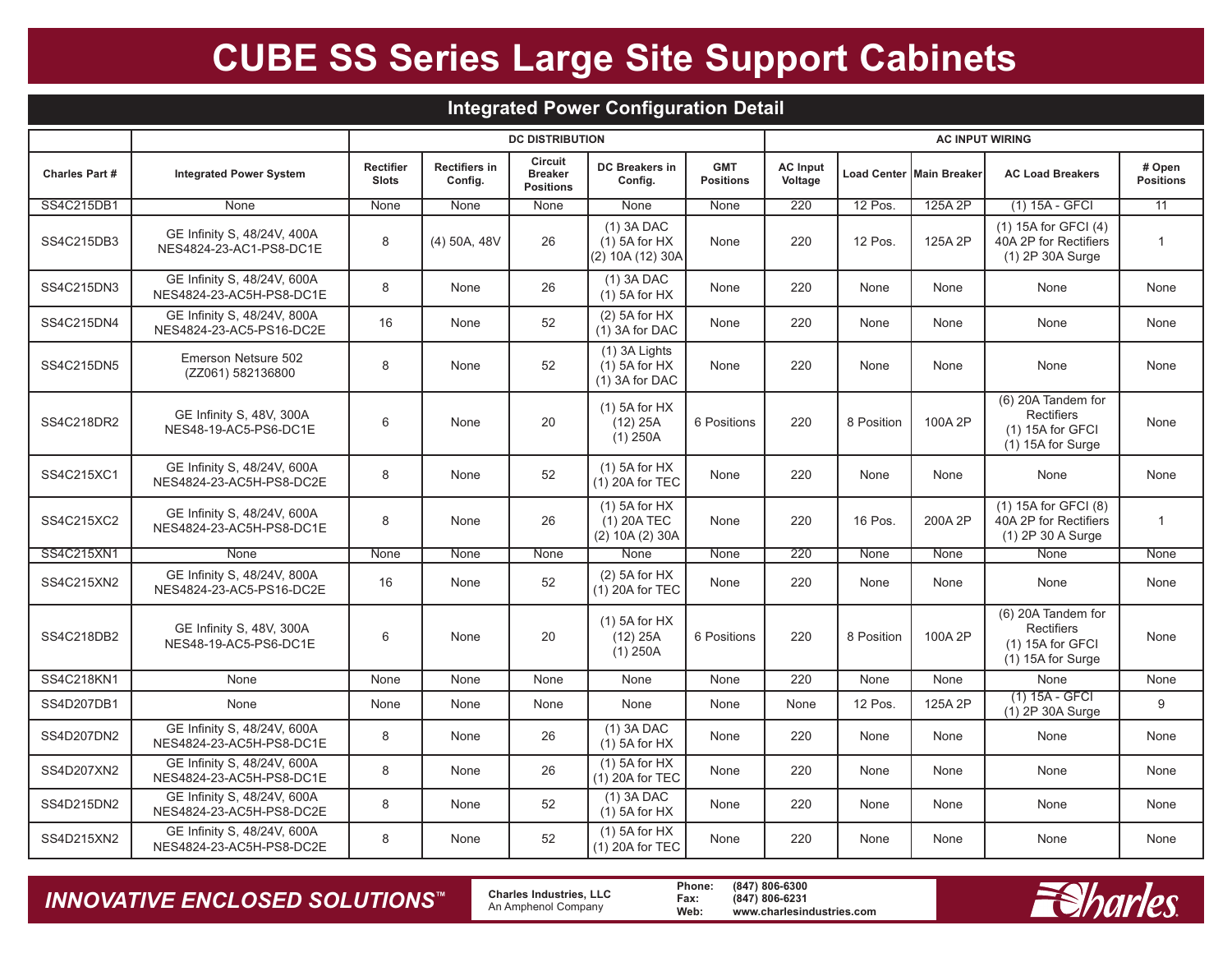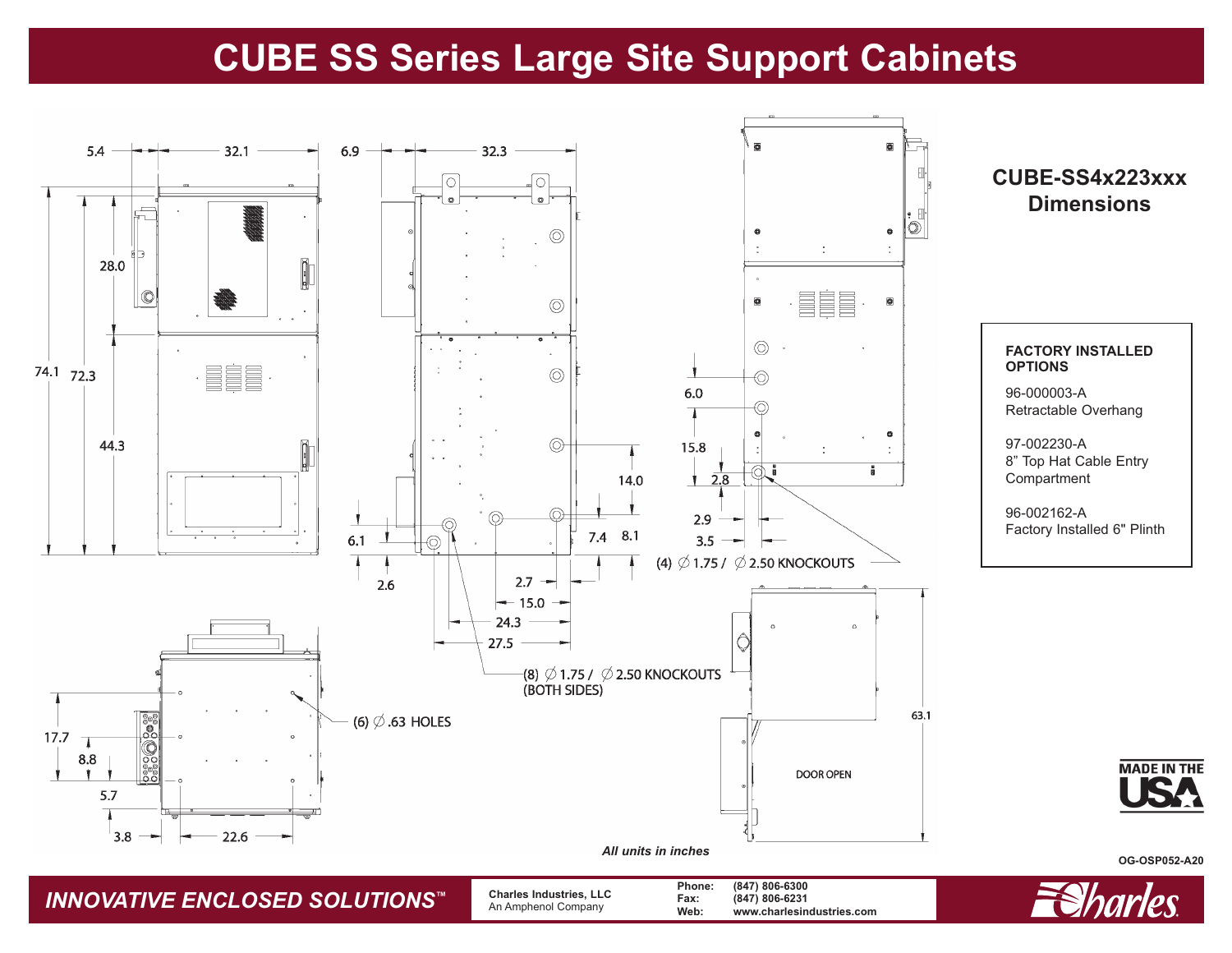

*All units in inches*

*INNOVATIVE ENCLOSED SOLUTIONS™* **Charles Industries, LLC** An Amphenol Company **Phone: (847) 806-6300 Fax: (847) 806-6231 Web: www.charlesindustries.com**



**OG-OSP052-A20**